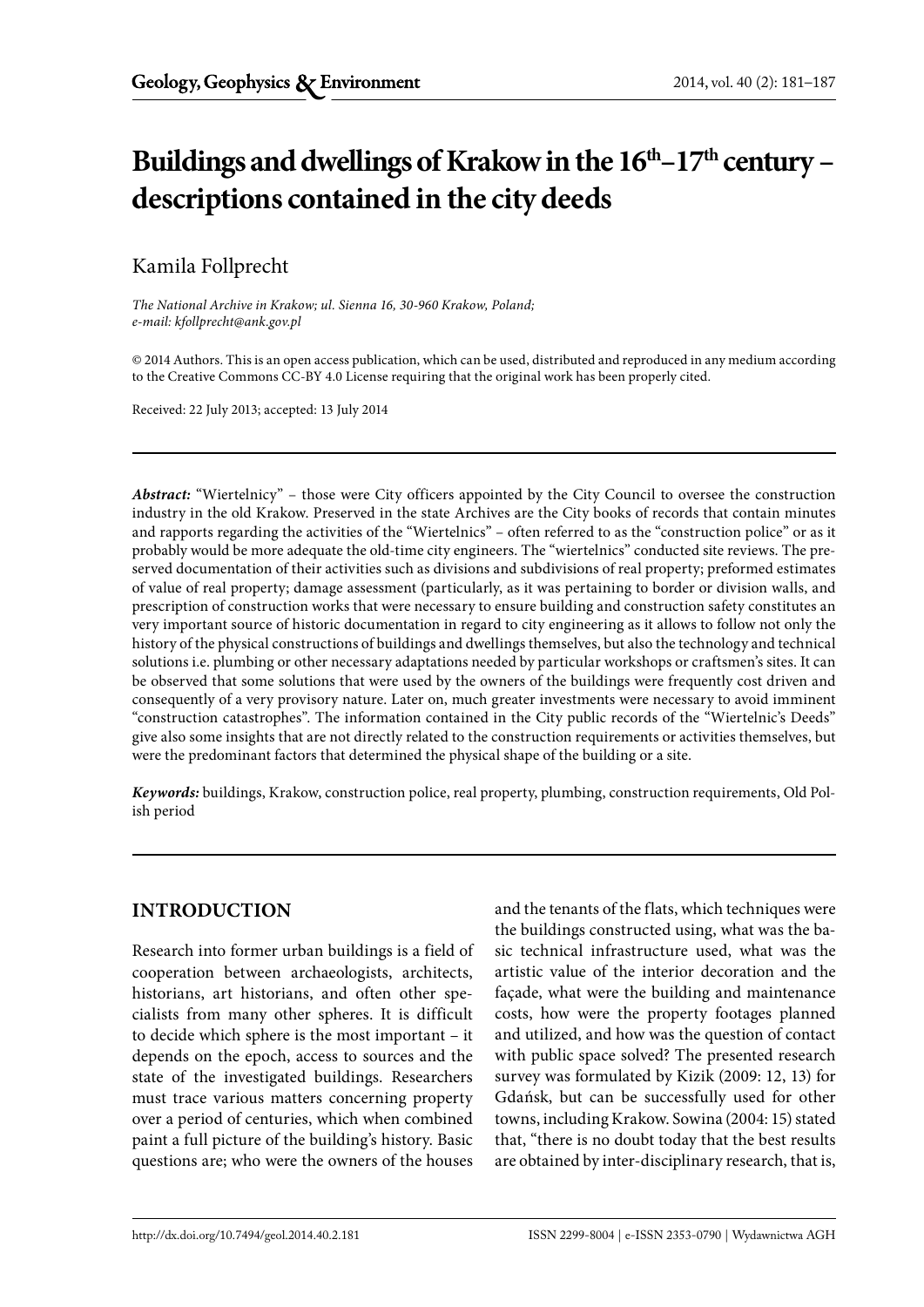research undertaken jointly by historians, urban planners and archaeologists using and comparing all basic source types, in other words, written information, archaeological reports, iconographical sources and preserved monuments".

When we take a look at Krakow's townhouses and recall their frequent mediaeval origin, a natural question appears – how did they look in the past? Because, after all, successive owners changed them in accordance with the requirements of fashion in architecture and art. Is it possible to recreate at least some elements of their former shape? Researchers into the history of Krakow have undertaken such attempts and have tried to describe how Krakow's townhouses looked in previous centuries. One such attempt is the work of Adam Chmiel under the collective title of *Domy krakowskie* (Krakow's houses) published in the series "Biblioteka Krakowska" (Krakow's Library). Currently, we are able to create a visualization of townhouses in former times based on inter-disciplinary research results. In this way, a reconstruction of Krakow's Rynek Główny (Main Market Square) was formed in the Historical Museum of Krakow within the framework of the 750<sup>th</sup> anniversary celebrations of Krakow being granted its town rights (Lichończak-Nurek red. 2007: 99–129, 199, 202, 414; Komorowski & Sudacka 2008: 68, 77, 92, 109, 111, 112).

#### **RESEARCH METHODS**

I have analysed the inspection acts (Acta quartaliensium), stored in the National Archives in Krakow, in terms of their usefulness while creating a picture of Krakow's townhouses. These materials, due to the task of the office that created them, represent a potentially excellent source. The inspectors (appointed by the city council to oversee building construction in Krakow) were sworn local clerks, who could be called "building police", active in Krakow until the end of the 18<sup>th</sup> century. They were nominated by the council and acted on its recommendations; therefore they began clerical activities only when the council, with the mayor as its head, recognized the validity of an application. They were sworn surveyors and authorities in all building aspects. They performed official inspections connected with land and building property, and settled property border disputes. They checked the adherence to building regulations, conducted local inspections in the area of building damage, especially in property border walls, stating the necessity to perform building work for safety reasons. They also confirmed the repair work undertaken together with the costs incurred. For their services they received fees from the parties (Mecherzyński 1845: 226–234, Ptaśnik 1949: 257, *Księga*… 1997: VI, Góralski 2000: 175, Suproniuk 2006: 57, 58, 66, 70, 71). During these inspections conducted "on the ground", in other words, on site, a protocol (or its draft) was created, which was later entered into the council records (before a separate series of books was established, the protocols were entered to the town record books). In Krakow's Archives, there are 21 record books containing entries from 1568–1794 and 21 sets of loose acts (in other words, the afore-mentioned drafts and ready protocols as well as entries from record books) from the years 1568–1808. Loose acts were divided according to streets and, if there was no such information, according to the owner's name (rkps). Of course, the inspectors did not describe every property, only those in which disputes appeared. Some buildings have extensive documentation, but the inspections of others are found sporadically or not at all. Inspections contain a great deal of interesting information, both for historians wanting to establish a list of successive property owners, and for researchers investigating the building itself under various aspects. One problem is matching the description to a particular property, here it is necessary to know the names of its successive owners, and it would be helpful to know about the owners of neighbouring properties.

## **RESEARCH RESULTS – DESCRIPTIONS OF OLD BUILDINGS IN KRAKOW**

I will provide a few examples from the inspection acts with interesting details about the former appearance of buildings.

The most representative part of a building is its façade, in other words, how the front of townhouses is described in inspection reports. Also important for research into the architecture of townhouses, and often also when creating the list of owners, is to establish when significant changes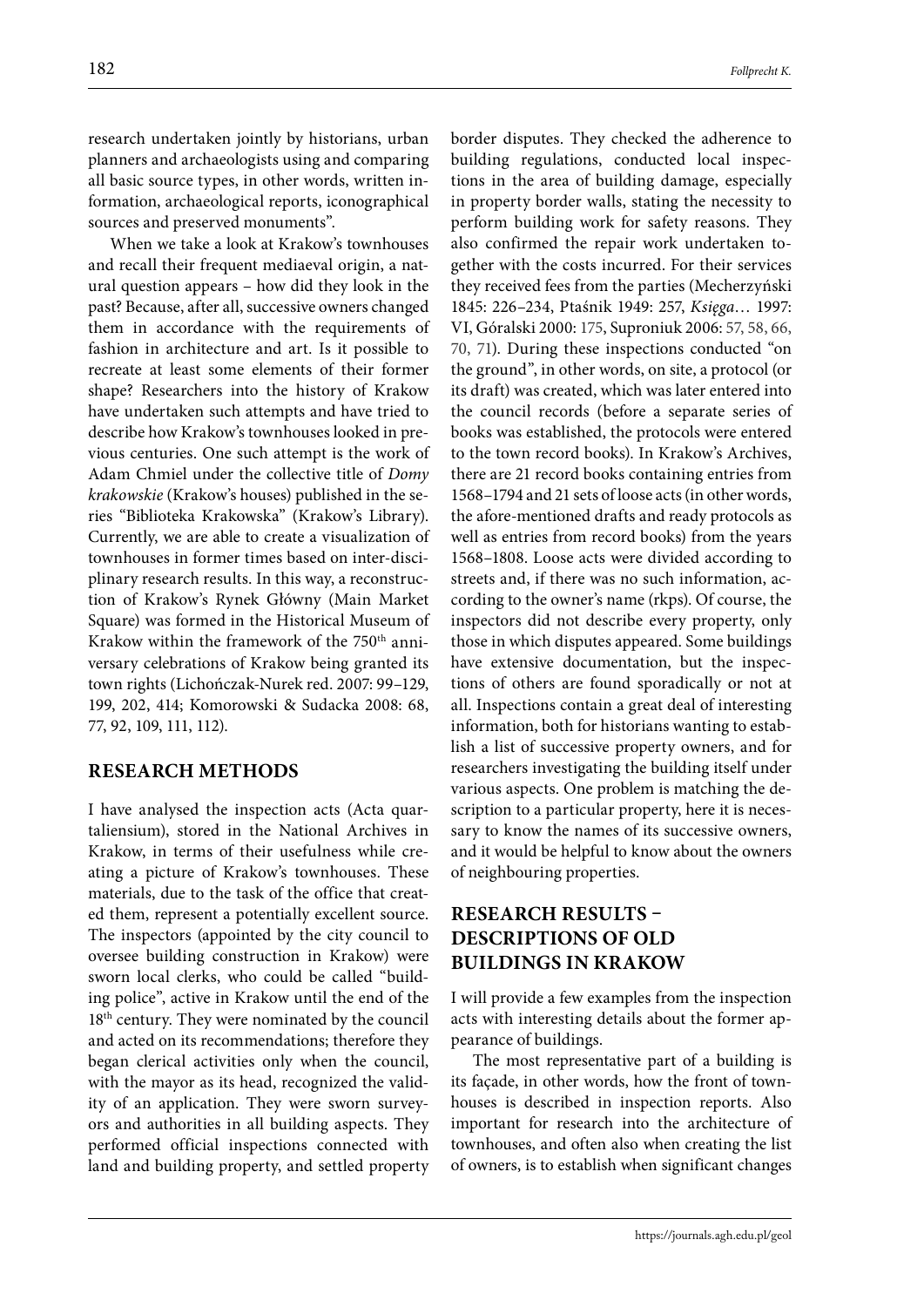took place in the building's appearance. This is because the change of owner was often connected with a change in the building's construction. One example is the townhouse at Rynek Główny 22, whose owner according to the tax register records from 1764 was Dominik Wielowiejski arms Półkozic, a Krakow town clerk. In October 1767, a description was made of the repaired townhouse, then belonging to his widow Honorata Wielowiejska, also a Krakow town clerk. In the inspection acts we can read that the two-storey façade was extensively renovated, re-plastered and painted, and that it was decorated with stucco work and the owner's coat of arms (rkps 1410: 25). In a description from 1733 concerning the townhouse at Rynek Główny 32B (part of the current no. 32, a former corner building) we know that the building, which belonged until the end of the 17<sup>th</sup> century to Arcybractwo Miłosierdzia (the Brotherhood of Mercy), was renovated and inspectors had to estimate its value after the renovation. The façade of the townhouse was plastered, whitened and painted. On the corner of the building, a bar serving to hang a garland, signifying the sale of wine in the townhouse, was mounted. New paving stones were laid in front of the building, reaching as far as the public road (rkps 1384: 1297). In the inspection records we can also find a description of later damage to this townhouse caused by a gunpowder explosion in October 1736 (rkps 1384: 1586–1588, rkps 1408: 393–394, 397–404, *Książka*… 1884: 238). In 1789, a description and valuation of the townhouse at Rynek Główny 39, belonging to the Stachowicz family, was made. It is interesting that the "top", in other words the roof and attic of the townhouse, was common with the neighbouring building, no. 40 (rkps 1396: 313, Komorowski & Sudacka 2008: 329, 331). We can often find out from the descriptions about the elements of the façade which have not survived until today. A good example is at Rynek Główny 31A (former corner building). In a description from 1732, we can read that, between the windows of the first floor, there was a picture of the Black Madonna of Częstochowa, protected by a dome of white sheet metal (rkps 1408:369). In the townhouse at Rynek Główny 9 in 1732, the façade had a stone lion, with a stone unicorn underneath (rkps 1408: 351). Sometimes, elements of the façade, which do not exist anymore, were the basis for a building's name, an example of which is the

townhouse at Rynek Główny 21, known as "Under the Evangelists". As we can see in the description from 1761, in the townhouse known as Morsztynowska, there was a balcony with an entrance from the first floor, supported by four stone pillars, decorated with an iron grid and wooden figures of the four Evangelists (rkps 1409: 425, Wawel-Louis 1890: 119–121, Komorowski & Sudacka 2008: 293).

The names of townhouses used in documents from the period, including those in inspection acts, often show the name of the owner, even from many years before. An example is the townhouse at Mikołajska 22, which in an inspection from 1752 was defined as the one formerly known as Wadowitowska (rkps 1406: 347). From the information contained in other sources, we know that the owner of this property in the years 1618–1623 was Father Marcin Vadovius, a priest from the Church of Saint Florian in Kleparz (Follprecht 2008: 209). For unknown reasons, his short ownership of the building was set into the name of the building, used almost half a century later. When trying to establish the property owners, inspection acts are very useful, because they can include the names of the owners of the three neighbouring townhouses, as the location of the building was defined by giving the names of the owners of the neighbouring properties (sometimes even a previous name, if it was still in commonly use). In some cases, while describing the property, the owners of the properties behind the building were also listed.

Analysing the inspection records, we can see how differently the property location was defined in former times. In May 1608, the townhouse known as Czeczotkowska, which currently has the address of Wiślna 1, was described. In the inspection entered in the town records, it was described as a corner building, lying on św. Anny (rkps 457:86), however, in the inspection records it was described as lying in the Market Square, between Wiślna and św. Anny 9 (rkps 1378: 45). Both protocols state that the rear entrance to the building was located on św. Anny. In inspections we find interesting information about the entrance gates to the townhouses. In a description from 1704 concerning the townhouse at Rynek Główny 36B (formerly, the second building from the corner), it was stated that the entrance gate to the property was situated at Sławkowska 1, where the entrance of the rear building, in other words,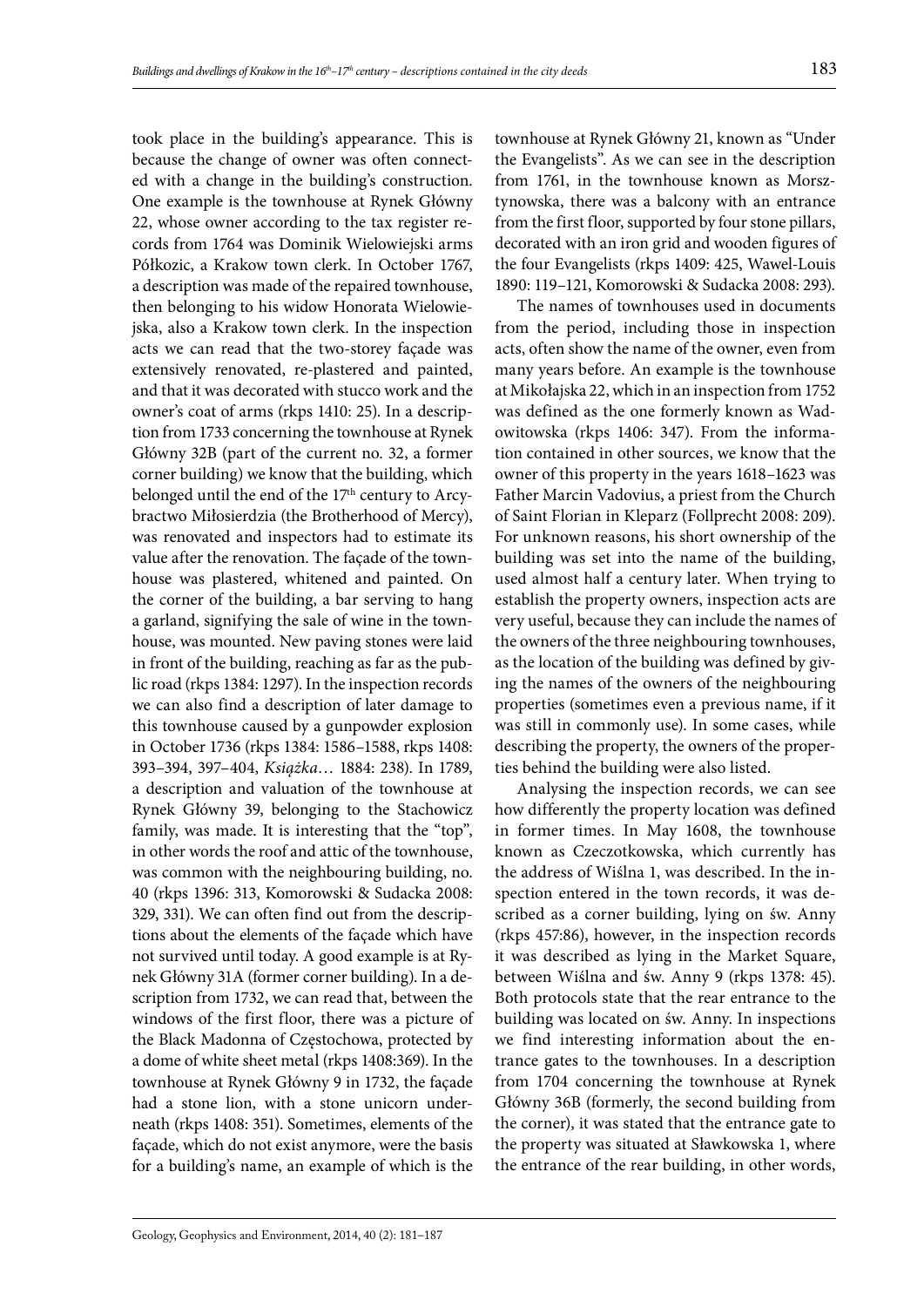the back building, was converted into stables (rkps 1384:44). In the case of the townhouse at Mikołajska 22 from, among others, references in an inspection report from 1752, we know that the rear building had an entrance from św. Krzyża 11 (rkps 1406: 348). In the townhouse at Rynek Główny 9 in 1732, on both sides of the entrance doors were stone columns, with stone sculptures of people above. The door-frame was stone, the doors wooden, covered with iron, and there was a gate inside (rkps 1408:351). In the description of the townhouse at św. Jana 12 from 1776, an iron decorative grid found above the doors was mentioned (rkps 1393: 192). This grid still exists today, with the year 1647 inscribed, connected with the owner of the townhouse at that time, Krzysztof Krauze (Chmiel 1924:175). An interesting entry from 1749 concerns the townhouse at Szpitalna 18, belonging to the Order of the Virgins of the Presentation of the Blessed Virgin Mary. This included information about the former entrance to the chapel in the façade (rkps 1386:473).

An important part of townhouses is the roof, therefore its description, more or less precise, is always found in the building descriptions. In a description from 1772 concerning Rynek Główny 10, it was noted that the whole roof construction was completely new and was covered with a new shingle roof. The reference to the roof which was plastered around testifies to the then functioning attic (rkps 1408: 440, Komorowski & Sudacka 2008: 109). In an inspection from 1780 concerning the townhouse at Grodzka 35, purchased by the Frelichs, we find out that part of the roof had been changed shortly beforehand, however, the remaining part was still in very bad condition, and the roof construction was old and damaged. Above the attic was a summer-house, which was covered by a new roof (rkps 1394:387). A reference to a summer-house on the roof is also found in the description of the townhouse at św. Jana 15B from 1645 (rkps 1379: 212–213). In the townhouse at Rynek Główny 32A in 1727, there was an entrance from the attic to a summer-house with six glass windows (rkps 1384: 1039). In the description of the townhouse at Floriańska 28B from 1632, there is information about a lantern located in the roof above the entrance (rkps 1378: 499–500).

In each building inspection, we find mainly brief references to windows, restricted to their condition. However, there were also more detailed descriptions, such as the one for the townhouse at Rynek Główny 41 from 1786, where on the first floor there were two double windows overlooking the Market Square, English ones, with the whole pane and new oak frames. These windows had wooden shutters. In the second room, there were two double windows onto the Market Square, English, with oak frames, glass panes, also with shutters. On the second floor were four larger windows overlooking the Market Square, with four smaller ones above them, with oak frames, divisions with glass panes in wooden frames held by putty (rkps 1410: 311).

Usage and maintenance of property border walls was a particularly frequent cause of conflict. In the case of some properties, e.g. the townhouses at Rynek Główny 7 and 8, the course of the wall dividing the properties changed during the centuries. Probably, in the Middle Ages, both buildings belonged to the same owner and were considered as one building, and the result of ownership changes was the formation of enclaves, legally belonging to the neighbour. We can find their descriptions in inspections from July 1570, carried out after an application by Sebastian Montelupi, and within the framework of the agreement with the owners of townhouse no. 8 – Szymon Ronenberg and Jan Baptysta Revexla – a straight border line was set (*Księga…* 1997: 109–112, Komorowski & Follprecht 1998: 16–18). Border disputes between the owners of the two townhouses lasted, however, for centuries – in the inspection report from 1743, we can read about two new columns and a partially new border wall, four and a half ells high. Because this wall's condition was deteriorating, inspectors had to decide which neighbour was responsible (rkps 1386: 240–241). The owners at Rynek Główny 7 were also in dispute with the owners of the property on the other side, the Szara townhouse (Rynek Główny 6). In a description from 1780, we can find interesting information written by the inspectors – at the height of the first floor, the wall was 3.5 ells thick, and half belonged to each property, so the inspectors designated its centre. It turned out that this point was located in a place where a haberdasher had his stall in front of the townhouses (rkps 1394:409). In the event of necessary repairs of border walls, the inspectors decided who was responsible for the damage and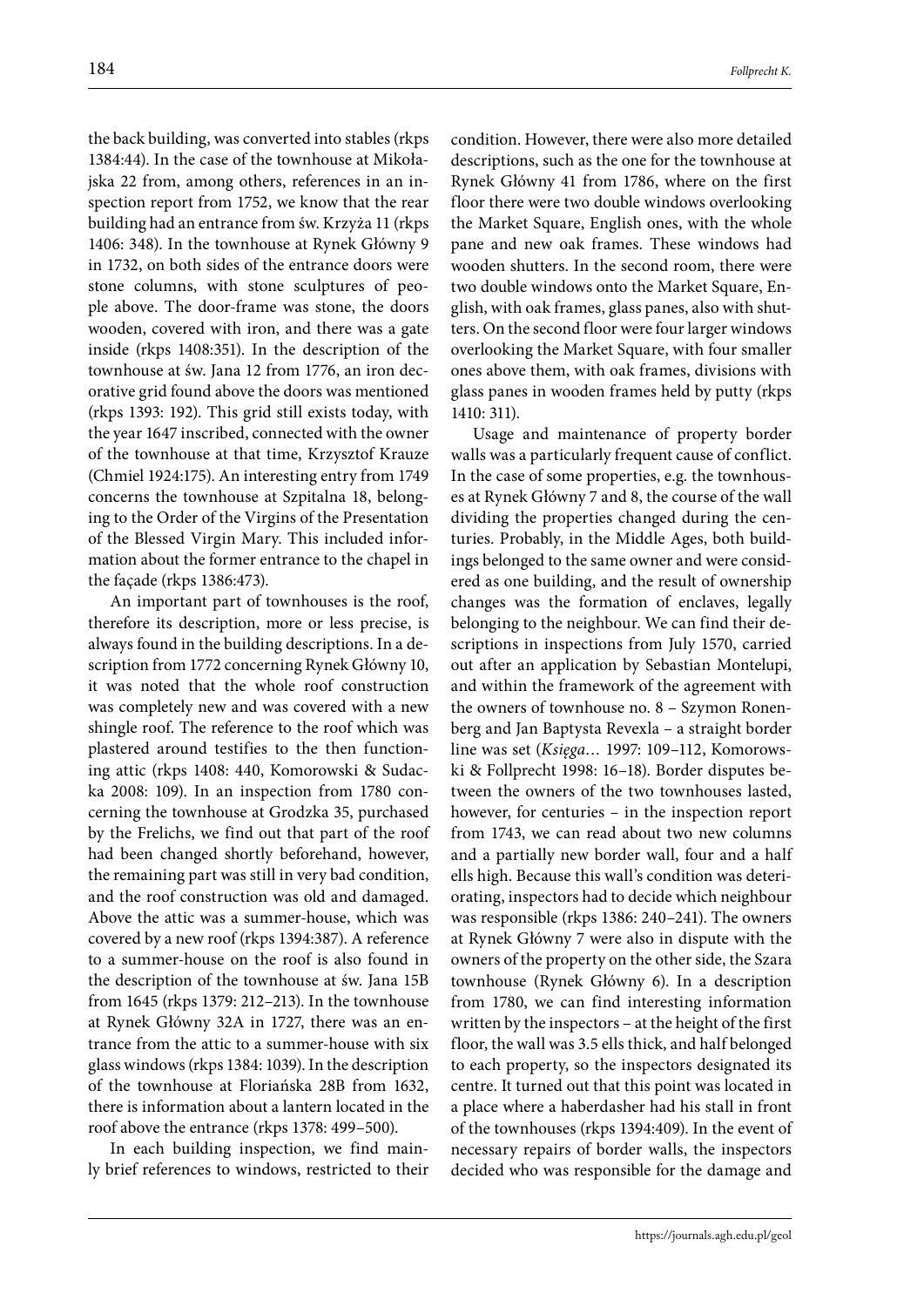how the cost of repair work should be divided. In August 1761, while assessing the state of the wall between the townhouses at św. Jana 10 and 12, the inspectors decided that the cause of the damage from townhouse no. 12 was based on the heavy damaged pots resting against the wall, and the unsuitable sewage system. Meanwhile, for townhouse no. 10 the main influence on the wall was the sewage system. The inspectors considered that the greater damage was from townhouse no. 12 and, as a result, its owners were responsible for the cost of the repair work in the proportion of 3 to 1 (rkps 1389: 315-317).

A very important element of buildings in those days was porches, which were mainly wooden. Sometimes, however, we find out from inspection descriptions that they had previously been built of bricks, as described for the townhouse at św. Jana 12 from 1756 and 1761. At that time, there were only some visible traces of the previous vaulting porch, which had been replaced by a wooden one (rkps 1388: 194, rkps 1389: 316, rkps 1405: 223).

A common reason for destruction, both of border walls and buildings, was the sewage system. Inspections concerning the use of water from the turn of the XVI and XVII centuries were presented by Sowina (2009, 2011: 269–273), however, these issues are also found in later inspection records. The problem was with gutters. In 1744, in the description of the townhouse at św. Anny 3, it was stated that the building was full of water, because the gutter which took water from this townhouse to the cross-street, in other words, Jagiellońska, had been blocked (rkps 1386: 286). The next inspection from the following year shows that the problem had not been solved, because the gutter was filled with stones and rubble 8 ells high and, due to this, water did not flow into it, but instead flowed under the rear building, causing its destruction (rkps 1386: 339). However, there were also positive descriptions in these matters, such as in 1678 in the townhouse at Grodzka 35, where it was stated that there had for many years been a cesspool as deep as a well, well-timbered, to which water from the gutter flows and does not damage the walls (rkps 1402: 63). Inspections also allow the localisation of wells in the town, which is important as they were not located in every property. Sometimes the descriptions included, as for example in the townhouse at Rynek Główny 32A

in 1727, information that the well was near the window of the lower room of the rear building, there was an iron crown on iron bars over the well, the bucket was covered, and the crank for removing the bucket had a wooden winch, line and a piece of chain 3 ells long (rkps 1384: 1039). On a few occasions we can also find references to additional appliances connected with water usage in the building. One example in 1704 referred to a bathroom with a copper boiler on the first floor of the townhouse at Rynek Główny 36B (rkps 1384: 44), whereas in 1743 there was information about cranks for taking water to the third floor of the townhouse at Rynek Główny 14 (rkps 1386: 259). An important element of the local sewage system was supplying water to receiving pits, whose brief descriptions can also be found in inspections, for example, in the townhouse at Sławkowska 25B from 1638, or the townhouse at Sławkowska 25D from 1650 (rkps 1379: 8, 326).

Information concerning the activity of craftsmen conducted in the grounds of properties is also important, because nothing remains of some buildings, for example, breweries, mainly wooden ones. Often the entire fittings of the brewery are described, which allows the changes in the production process to be traced. This information was successfully used by the authors of the work about Krakow's malt-houses at the turn of the 16<sup>th</sup> and 17<sup>th</sup> centuries (Dryja & Sławiński 2010). For researchers of this subject, an interesting subject might be how the locations of the breweries in Krakow were decided upon, for example, in 1645 in the townhouse at Floriańska 44 and the townhouse at św. Jana 15B (rkps 1379: 212–213, 220–221). In 1726, a brewery was located in the townhouse at Szpitalna 32 (known as Półka), belonging to the Holy Spirit Hospital (rkps 1384:764). We can also find, in the inspections, descriptions of rooms designated for trading, such as in the townhouse at Rynek Główny 14 from 1743 (rkps 1386: 256) or at Rynek Główny 32A from 1727 (rkps 1384: 1034). The activity of craft workshops was often the cause of disputes between neighbours, one example being the accusations of Piotr Robertson, owner of the townhouse at Floriańska 35, from 1681 and 1690, of burdensome noise connected with the activity in the neighbouring townhouse, no. 37, of a coppersmith, who built a huge chimney with two bellows, and anvils in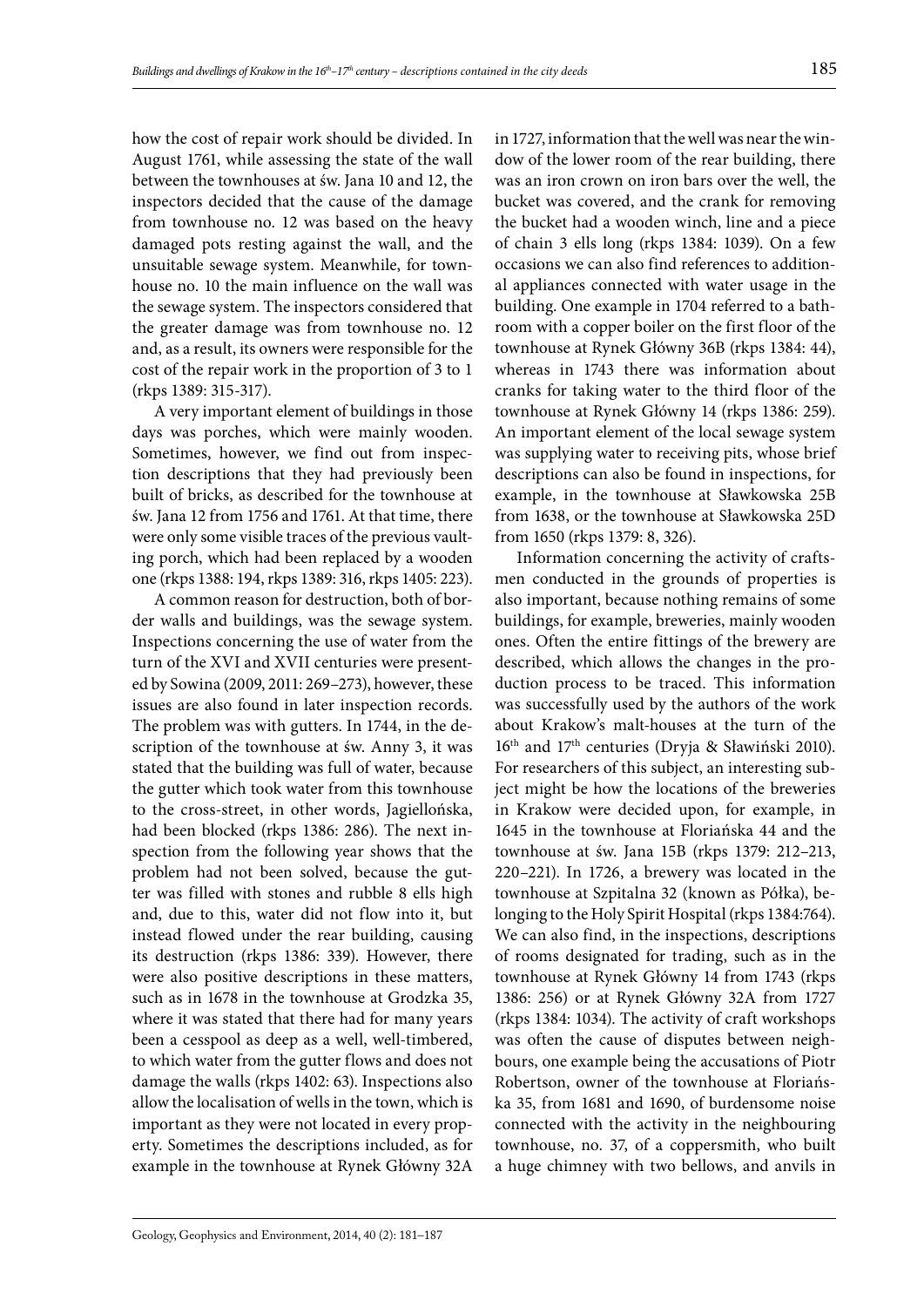front, with which boilers were shaped (rkps 1383: 155, 414, Chmiel 1917: 122).

Descriptions of the internal fittings are also interesting, but unfortunately they are generally very brief. In 1649, in the townhouse at Szpitalna 17, there was mention of a cupboard for glasses which was in bad condition and destroyed benches under the window in a room (rkps 1379: 290–291). In 1727, while describing the Margrabska townhouse in the Market Square (no. 47), among others, the following were mentioned; in one of the offices there was a plaster sculpture standing on a wooden base, as well as a ceiling made by a stucco-worker and an oak floor, laid in slabs (rkps 1384: 804). From the inspection descriptions we know that, in the townhouse at Grodzka 35 in 1739, the main steps to the first floor were wooden (rkps 1384: 1695–1700), whereas in the townhouse at św. Jana 12 in 1776, there were old, worn-out stone steps (rkps 1393:194, 197). An interesting element of the fittings of townhouses are stoves – in the townhouse at Grodzka 35 in 1739, on the ground floor was a floral stove on stone foundations, connected to a fire-place with iron sheet metal located in the vestibule, as well as five green ceramic tile stoves (rkps 1384: 1697). In 1780, the same townhouse included an old tile stove on foundations, in other words, wooden legs, heating two rooms and a reredos chimney (rkps 1394: 384–385).

A large space in the townhouse inspections is taken by descriptions of cellars. In the townhouse at Sławkowska 25D from 1650, even the dimension of one of the cellars, which was entered through one of the rooms, was given (rkps 1379: 326). It was noted whether the entrance to the cellar was from the street, or if there was a window, like in 1638 in the townhouse at Sławkowska 25B, or in 1646 in the townhouse at Floriańska 30 (rkps 1379: 8, 225). Sometimes, there were descriptions of the cellar entrances located at the front of the building, like in 1768 in the townhouse at Rynek Główny 46 (rkps 1410: 29).

We can also find out from inspections that building work was carried out incorrectly and that's why the border walls were damaged. Such information is found in the description of the common walls of the Pod Krzysztofory Palace (Rynek Główny 35) and the neighbouring townhouse (no. 34B) from 1751. The inspectors stated that while setting the wall of the Schedlowski

townhouses against the old palace wall, a new room structure was set and during the building, wood was used unsuitably to move the wall (rkps

1409: 193, 194). Properties belonging to the town were also described by the inspectors. Descriptions concerning the buildings located in the Market Square, in other words, Wielka Waga and Mała Waga (Great and Small Scales), Kramy Bogate (Rich Stalls) and stalls in the Sukiennice (Cloth Hall), were published (Follprecht & Jelonek-Litewka 2007). The few known inspections of the Town Hall have been used by researchers (Komorowski 2007, Komorowski 2008). However, descriptions of other town properties are also interesting. One example is from 1775 when all the townhouses belonging to the town known as the Siedem Kramów (Seven Stalls), located at Szeroka Street (currently plac Dominikański 4–6) were described (rkps 1393: 45–50, 62–73). At that time, town properties at św. Jana 30, known as Pod Pawiem (Under the Peacock), as well as two townhouses on Różana (currently św. Tomasza 29 and 31), were also described (rkps 1393: 73–79). In 1712, a tenant applied for a description of the town property, Podelwie, at Grodzka 32A (rkps 1384:173–176). In 1749, the town building known as Miednica at św. Anny, located between building no. 12 and the town walls, was inspected (rkps 1409: 177, 178).

We also find out from inspections about contemporary principles of common building usage. The townhouse at Szpitalna 15A was divided into two parts and, in 1670, it was written that there was common use and cost of repairing the doors to the townhouse, the paving stones in front of it, in front of the rear building and in the vestibule, the roof, guttering and cesspool (rkps 1382: 5, 6, rkps 1414: 5).

#### **SUMMARY AND CONCLUSIONS**

Even in previous centuries, owners of townhouses had problems with establishing the former shape of properties and were surprised by traces discovered from previous years. In 1730, in the townhouse of the nobleman Sobolowski at Mikołajska 6, in the stables in the rear building were large and wide doors, which had been bricked up. Similarly, bricked arched doors were visible in the back wall of the brewery next to the property at Szpitalna 9.